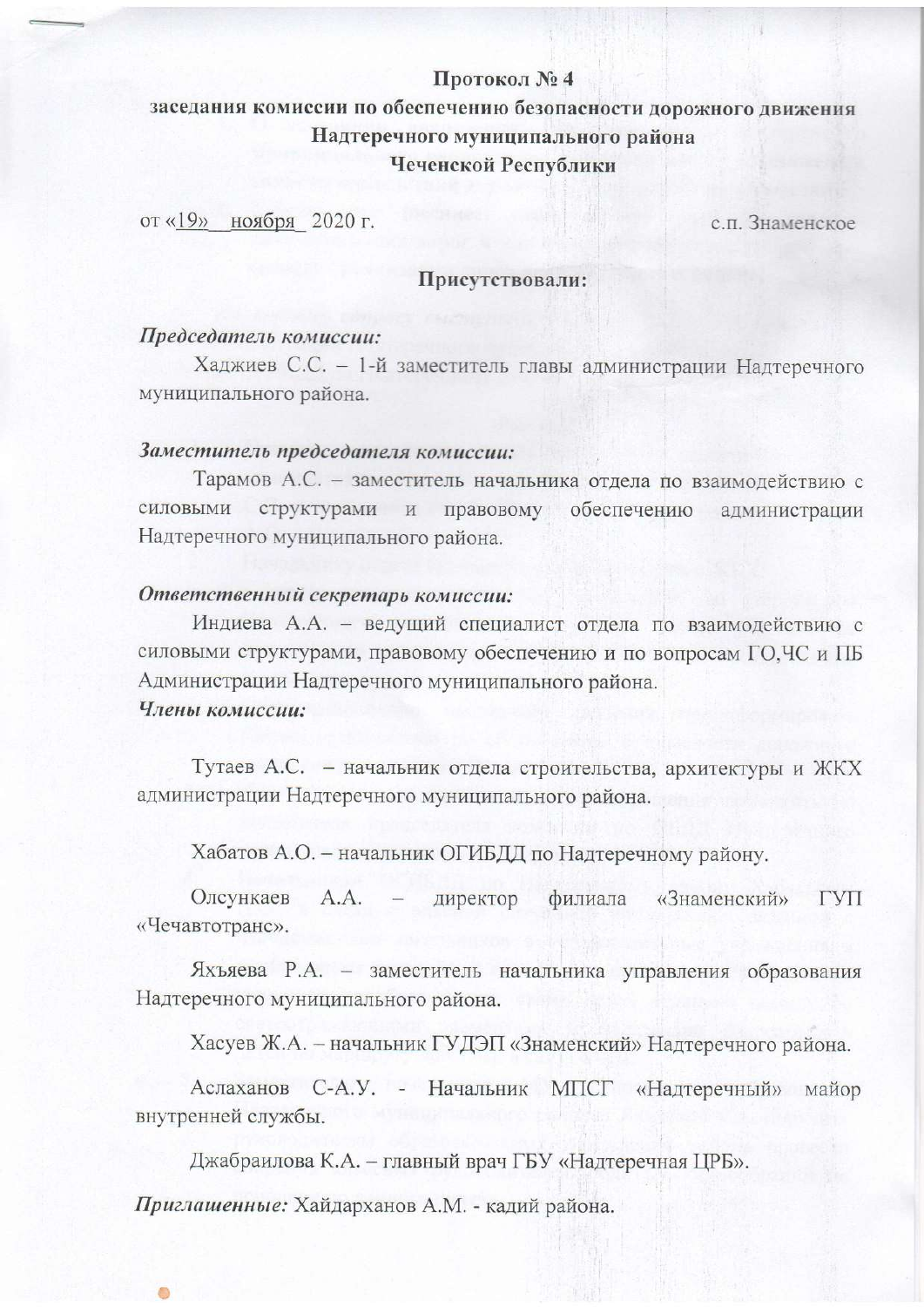### Повестка дня:

- 1. О состоянии аварийности на территории Надтеречного муниципального района и принимаемых мерах по снижению тяжести последствий дорожно-транспортных происшествий.
- 2. Комплексное (осеннее) обследование дорожных условий автомобильных дорог и улично-дорожной сети, технических средств организации дорожного движения в районе.

По первому вопросу выступили: Хаджиев С.С. - 1-й заместитель главы администрации Надтеречного муниципального района, Хабатов А.О. начальник ОГИБДД по Надтеречному району.

#### Решено:

Принять к сведению информацию 1-го заместителя главы 1. администрации Надтеречного муниципального района Хаджиева С.С. и начальника ОГИБДД по Надтеречному району Хабатова  $A.O.$ 

Начальнику отдела архитектуры, строительства и ЖКХ:  $2.$ 

- установить искусственные неровности на территории Надтеречного муниципального района перед учреждением дошкольного образования в микрорайоне «им. Ахмата-Хаджи Кадырова».

- о выполнении настоящего решения проинформировать районную комиссию по обеспечению безопасности дорожного движения до окончания IV квартала.

- Контроль за исполнением настоящего решения возложить на  $3.$ заместителя председателя комиссии по ОБДД Надтеречного муниципального района А.С.Тарамова.
- Начальником ОГИБДД по Надтеречному району Хабатовым 4. А.О., в связи с опасной ситуацией на дорогах, связанной с передвижением школьников в образовательные учреждения в темное время суток, было предложено рекомендовать родителям учащихся приобретать для своих детей верхнюю одежду со светоотражающими элементами и желательно сопровождать детей по маршруту до СОШ, в связи с чем:
- Заместителю начальника МУ «Управление образования 5. Надтеречного муниципального района» Яхъяевой Р.А. поручить руководителям образовательных учреждений района провести собрания классных руководителей, родительских собраний по исполнению данного пункта.